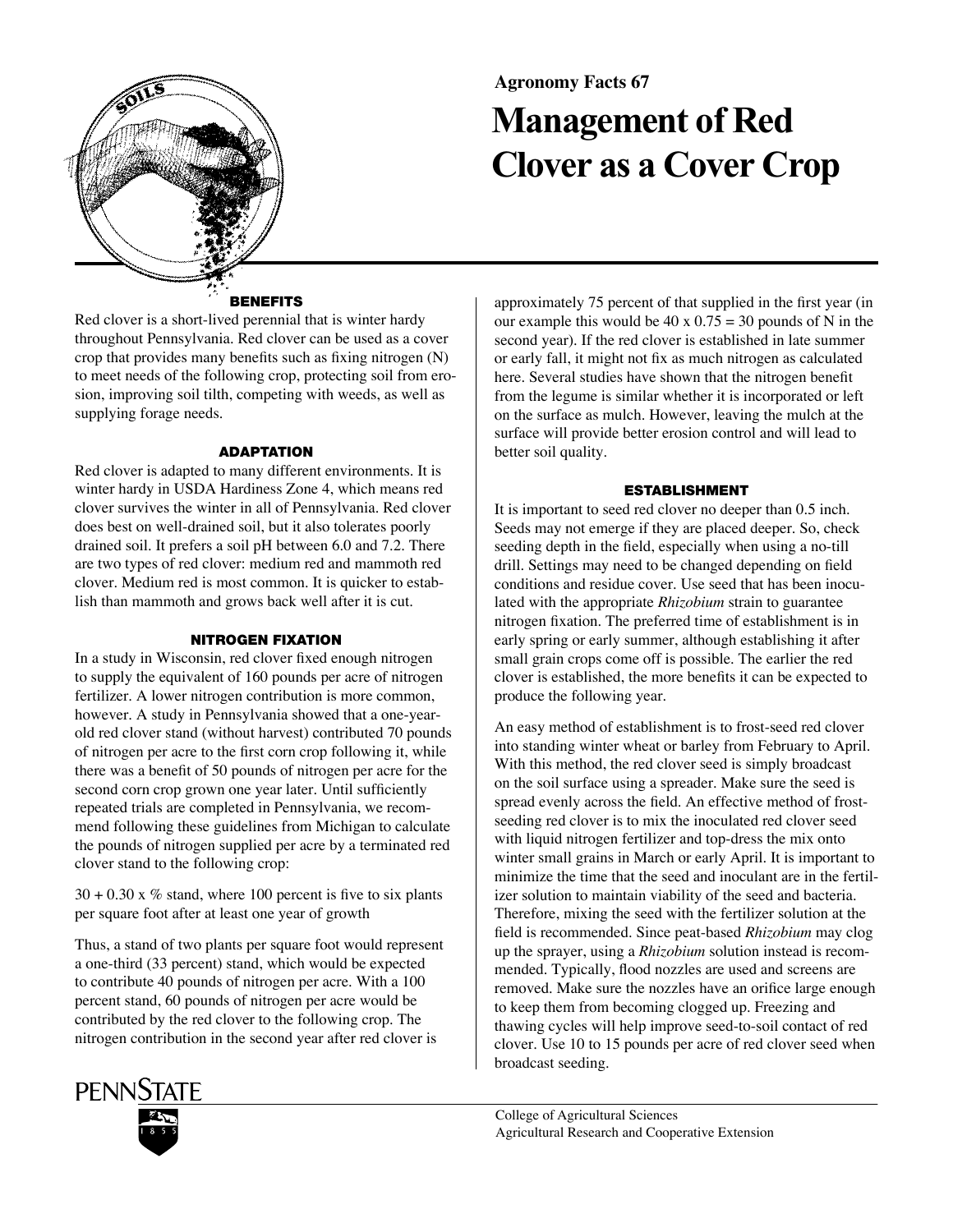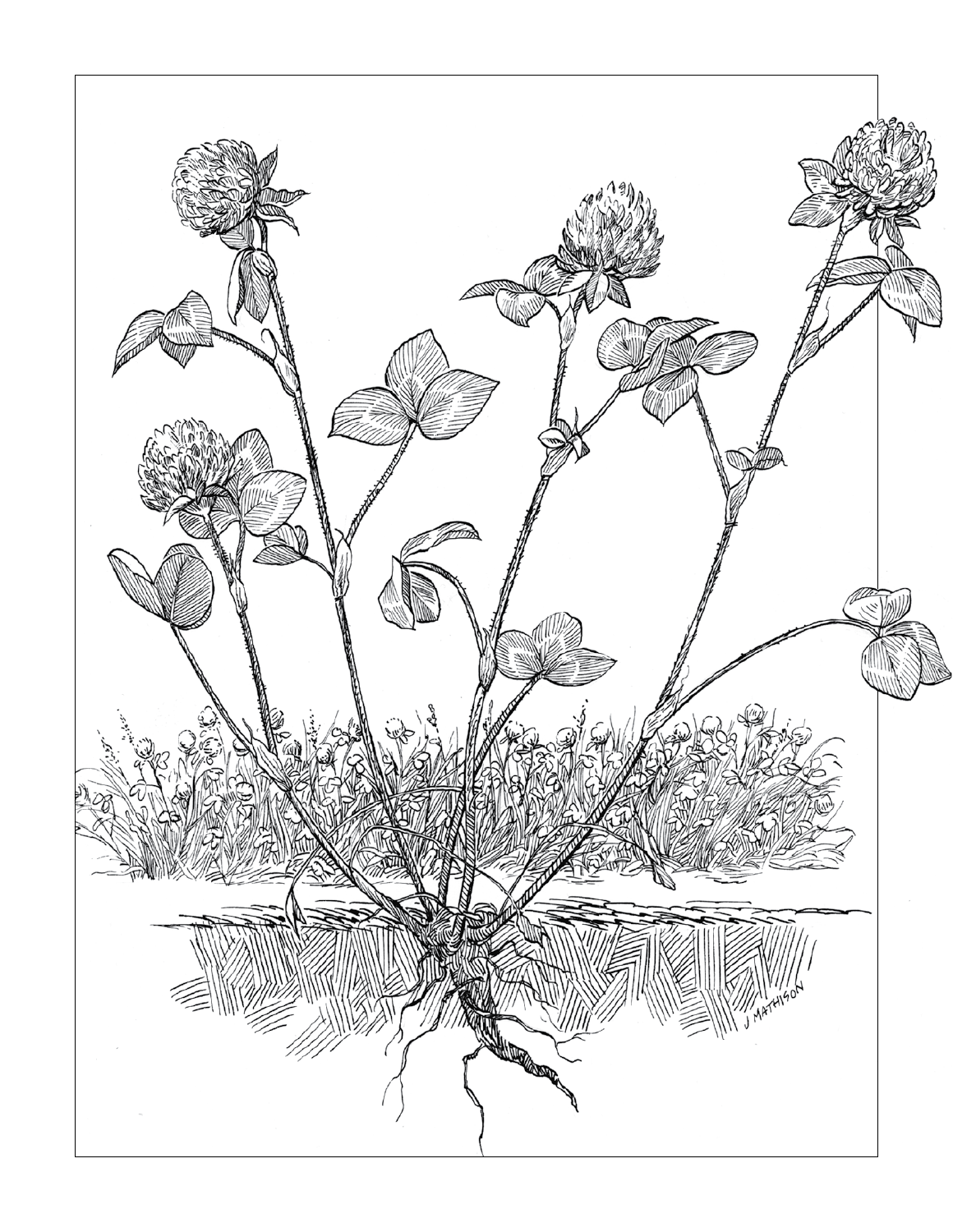Another possible establishment method of red clover is to seed it together with oats in March or April. In this case, using 6 to 10 pounds of seed per acre is recommended. In this scenario, put the red clover seed in the small seed box on the drill and dribble the seed behind the double disk openers so it is not placed too deep.

Red clover can also be broadcast into corn or soybeans starting around the second half of June. Interseeding red clover earlier could result in main crop yield penalties due to competition of the red clover. Some farmers broadcast the red clover seed into corn or soybeans prior to last cultivation for weed control, thus improving red clover seed-to-soil contact. Red clover can also simply be broadcast in corn or soybeans without cultivation. Unfortunately, many herbicide programs preclude successful establishment of red clover this way. See the *Penn State Agronomy Guide* for information on rotational restrictions of herbicides for red clover establishment. One possibility is to use Roundup Ready corn or soybeans as long as the herbicide program for those crops is limited to herbicides without much residual activity (such as glyphosate or 2,4-D). The seed can be flown on with an airplane or helicopter, or can be broadcast by driving a spreader through the field. Broadcasting red clover seed into soybeans just before leaf fall (when soybean leaves start to turn yellow) has been proven a successful method. The leaves that fall after the red clover seed has been broadcast help increase humidity around the seeds. If red clover is broadcast on the soil surface without any accompanying cultivation in the summer, stands are often not uniform due to dry soil conditions and poor seed-to-soil contact. Therefore, use a high seeding rate.

Finally, red clover can be drilled into small grain stubble in late summer. It is possible to mix the red clover with other seeds, such as orchard grass, oats, wheat, or rye. The advantage of these mixtures is that the grass crops establish faster, providing protection to the red clover and quick cover, while the different root systems have their own particular effects on soil structure. The drawback of mixtures is that the red clover experiences competition from the companion crop and is likely to produce less growth.

#### Management

Little management is required when red clover is used as a cover crop. No fertilizer needs to be applied to the clover in most cases. Nitrogen fertilizer can be detrimental to the red clover as it stimulates grass weeds to be more competitive. Some producers report that a well-timed application of MCPA for broadleaf weed control in a small grain underseeded with clover may also suppress red clover growth for more efficient small grain harvesting. Harvesting one cutting of red clover forage is possible in the fall in red clover that was established early in the year. The biomass can also be left to decompose in the field, thus contributing to the soil organic matter pool and the organic nitrogen reserves in the soil. Cutting red clover may stimulate new growth and, hence, additional nitrogen fixation. If forage is removed from the field, some of the benefits of red clover will be lost.

#### **TERMINATION**

Red clover can be terminated with a herbicide (Table 1) or by plowing it into the soil. Spring termination is usually required when red clover is used as a cover crop to guarantee maximum nitrogen fixation. An excellent herbicide program to terminate a red clover stand prior to planting corn is one pint of 2,4-D LVE and one pint of dicamba (Banvel or Clarity). Apply 2,4 D and/or dicamba 7 to 14 days prior to or 3 to 5 days after corn planting if corn seeds are planted at least 1.5 inches deep. Do not plant soybeans after dicamba application. Applying 1 to 2 pounds per acre of atrazine will help provide additional control of the red clover. Glyphosate or paraquat alone are not recommended to kill a legume such as red clover. No-till establishment of the following crop helps maintain more benefits of the cover crop, such as superior soil protection and moisture conservation, than if tillage is used. If tillage is used, it is important to realize that most conservation tillage tools such as chisel plows or disks are unlikely to completely kill the red clover and prepare a satisfactory seedbed. The moldboard plow is most effective in terminating a red clover stand. The moldboard plow, however, is the least soil friendly. Some people have therefore used chisel plows mounted with sweeps that overlap. The sweeps should completely cut the red clover roots off to obtain a satisfactory kill. A red clover stand can harbor soil insects that can occasionally attack subsequent crops such as corn. Use a crop scout to determine if a soil insecticide is justified.

#### Management Summary

- Seeding rate should be 6 to 15 pounds per acre (lower rate if drilled; higher when broadcast).
- $\bullet$  Seeding depth should be no deeper than 0.5 inch.
- Mowing red clover and leaving the cuttings in the field allows additional nitrogen fixation.
- Kill red clover with herbicides that are effective on broadleaves (e.g., 2,4-D LVE, dicamba, clopyralid).